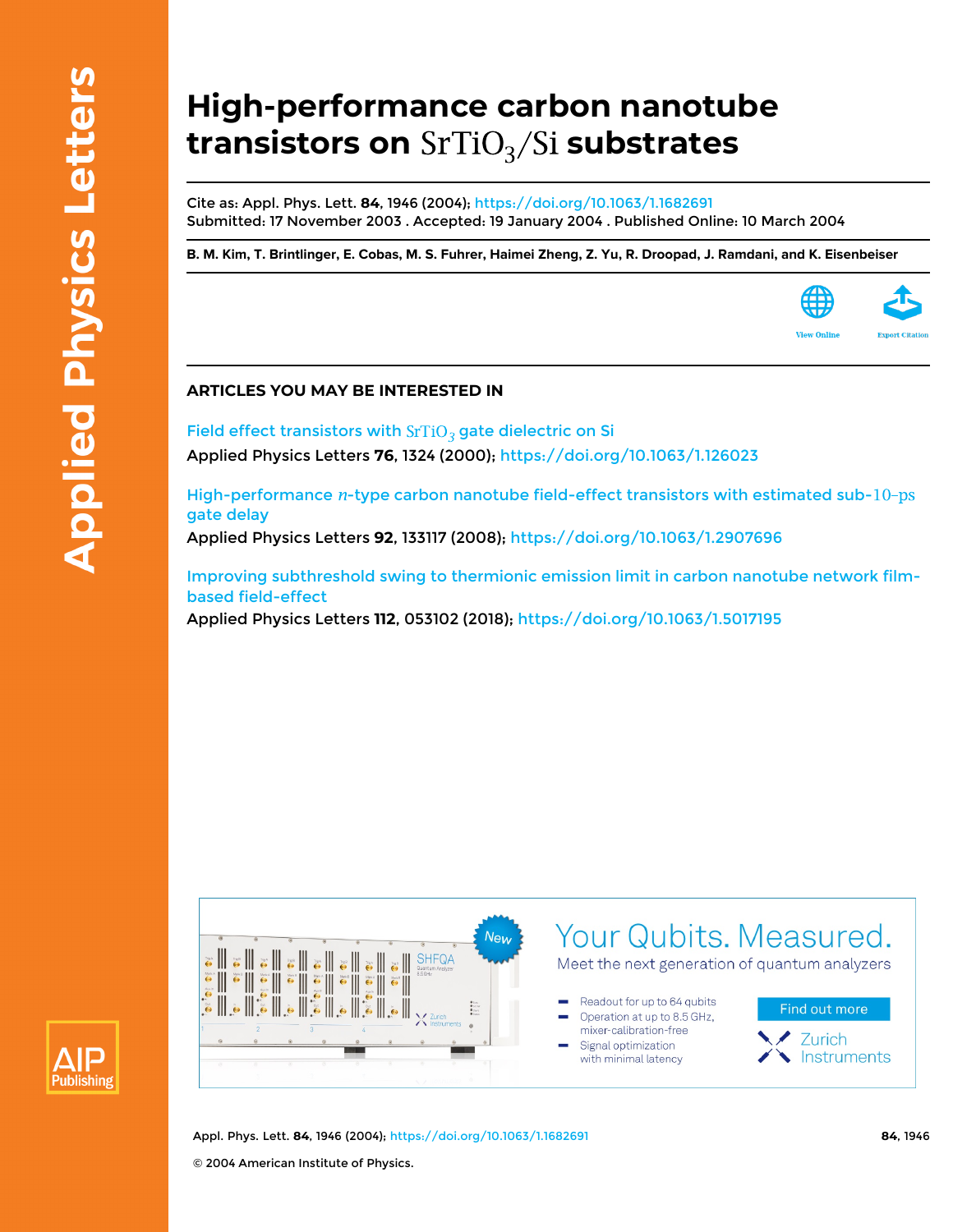## **High-performance carbon nanotube transistors on SrTiO<sub>3</sub>/Si substrates**

B. M. Kim,<sup>a)</sup> T. Brintlinger, E. Cobas, and M. S. Fuhrer<sup>b)</sup> *Department of Physics and Center for Superconductivity Research, University of Maryland, College Park, Maryland 20742*

Haimei Zheng

*Department of Materials Science and Engineering, University of Maryland, College Park, Maryland 20742*

Z. Yu, R. Droopad, J. Ramdani, and K. Eisenbeiser *Physical Sciences Research Laboratories, Motorola Labs, Tempe, Arizona 85284*

(Received 17 November 2003; accepted 19 January 2004)

Single-walled carbon nanotubes (SWNTs) have been grown via chemical vapor deposition on high- $\kappa$  dielectric SrTiO<sub>3</sub>/Si substrates, and high-performance semiconducting SWNT field-effect transistors have been fabricated using the thin  $SrTiO<sub>3</sub>$  as gate dielectric and Si as gate electrode. The transconductance per channel width is 8900  $\mu$ S/ $\mu$ m. The high transconductance cannot be explained by the increased gate capacitance; it is proposed that the increased electric field at the nanotube– electrode interface due to the high- $\kappa$  SrTiO<sub>3</sub> decreases or eliminates the nanotube-electrode Schottky barrier.  $\odot$  2004 American Institute of Physics. [DOI: 10.1063/1.1682691]

The high mobility, low defect structure, and intrinsic nanometer scale of semiconducting single-walled carbon nanotubes (SWNTs) has led to an intense research effort into the viability of SWNT field-effect transistors<sup>1</sup> (NT-FETs) as a replacement for, or complement to, future semiconductor devices. A number of researchers have attempted to improve the performance of NT-FETs by using thin, high-dielectricconstant (high- $\kappa$ ) dielectrics.<sup>2–4</sup> However, the presence of a Schottky barrier at the SWNT–metal interface has necessitated more unusual engineering solutions to obtain high transconductances, such as electrolytic gating<sup>5</sup> and local topgating.4 Ohmic contacts have also been achieved for the case of  $Pd^6$  or  $Au^7$  contacts and large-diameter nanotubes, but this solution may fail for the technologically relevant smalldiameter nanotubes that may be mass-produced.<sup>6</sup>

We report here the integration of high- $\kappa$  SrTiO<sub>3</sub> on Si substrates (STO/Si) with NT-FETs. The chemical vapor deposition (CVD) of high quality SWNTs on STO/Si leaves the STO/Si intact with its desirable properties, and the NT-FETs demonstrate a high transconductance per width (8900  $\mu$ S/ $\mu$ m), exceeding that reported for any other NT-FET.<sup>1–6,8</sup> We show that the increase in transconductance cannot be explained by an increase in the gate capacitance; the gate capacitance is largely limited by the quantum capacitance of the nanotube in our devices as well as other NT-FETs on high- $\kappa$  dielectrics.<sup>2–4</sup> We propose that the high transconductance of our devices is due instead to lowering or elimination of the Schottky barrier at the nanotube–metal interface by the high electric field at the dielectric–metal interface.

Our starting substrate consists of nominally 20-nm-thick epitaxial STO/Si ( $\kappa \approx 175$ ). Details on the growth and characterization of  $SrTiO<sub>3</sub>$  on Si have been reported elsewhere.<sup>9,10</sup> SWNTs were grown by CVD, adapting from procedures by other researchers $^{11}$  for synthesis of SWNTs on  $SiO<sub>2</sub>$ . Briefly, an alumina-supported Fe/Mo catalyst was patterned in islands on the substrate by electron-beam lithography.<sup>11</sup> CVD synthesis was carried out in a 1-in.-diam tube furnace for 11 min at 900 °C using a methane flow of  $\sim$ 1900 ml/min and a hydrogen co-flow of  $\sim$ 480 ml/min. To ensure the STO/Si remained intact after growth, we performed transmission electron microscopy (TEM) and electron diffraction. In Fig.  $1(a)$  the STO and Si are readily identified in the TEM micrograph, along with an amorphous layer between. In Fig.  $1(b)$ , the electron diffraction pattern shows both Si and the STO reproducing results $^{12}$  for untreated STO/Si.

Evaporated Cr/Au electrodes (no annealing) were used to make source and drain contacts to the SWNTs. The Si served as a bottom gate electrode. The diameter *d* of each nanotube, determined from atomic force microscopy (AFM), ranged from 1 to 10 nm. Presumably the sample comprises both single- and multi-walled nanotubes, but the smallest  $(d<1.3$  nm) nanotubes chosen for study of their device characteristics are almost certainly SWNTs.<sup>13</sup>

In Fig. 2, field-emission scanning electron microscope (FESEM) and AFM micrographs illustrate nanotube growth from a catalyst island and the structure of the NT-FET. In Fig.  $2(a)$ , one sees a rough catalyst island, two Au/Cr leads, and several nanotubes, one which spans the leads. Figure  $2(b)$  shows a similar nanotube device visualized by FESEM.



FIG. 1. Transmission electron (a) micrograph and (b) diffraction pattern. In (a), the crystalline  $SrTiO<sub>3</sub>$ , amorphous interface layer, and crystalline Si substrate are resolved in profile. In (b), two sets of diffraction spots reveal the presence of SrTiO<sub>3</sub> and Si.

a)Present address: Department of Mechanical Engineering and Applied Mechanics, University of Pennsylvania, Philadelphia, PA 19104.

b)Electronic mail: mfuhrer@physics.umd.edu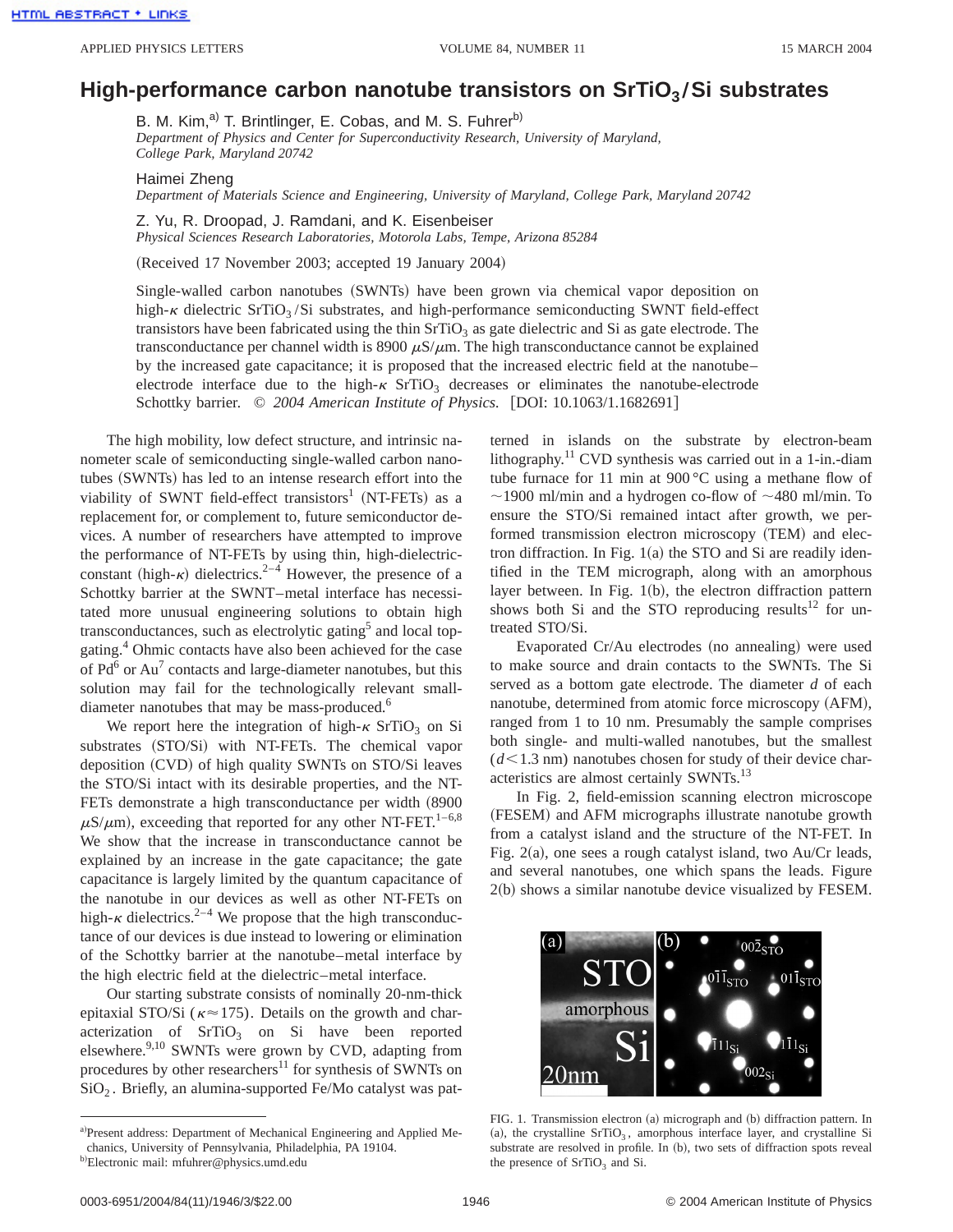

FIG. 2. Images of carbon nanotubes grown on  $SrTiO<sub>3</sub>$  (STO) substrates by chemical vapor deposition: (a) showing patterned catalyst (left) on STO, as well as several nanotubes extending from the catalyst island. One nanotube has been contacted by two  $Cr/Au$  electrodes. (b) Field-emission scanning electron micrograph of a semiconducting nanotube on STO bridging two Cr/Au contacts with 1.8  $\mu$ m separation. (c) AFM image of the nanotube  $in (b)$ .

In Fig.  $2(c)$ , the same area is imaged by AFM, more clearly resolving the nanotube. From the AFM topography, a diameter of  $\sim$ 1.0 nm is determined for this presumably singlewalled nanotube. The gate length is 1.8  $\mu$ m. The dielectric integrity of the  $SrTiO<sub>3</sub>$  was verified by measuring the current–voltage characteristic from the large-area (2.4  $\times 10^4 \ \mu \text{m}^2$ ) source and drain pads to the gate electrode for the device shown in Figs.  $2(b)$  and  $2(c)$ . The gate leakage current does not exceed the noise level  $(\sim 200 \text{ pA})$  for gate voltage  $V_{gs}$  < ± 2 V, and rises exponentially with  $V_{gs}$  for  $V_{gs}$   $> \pm 2 \text{ V}$ , to  $2 \times 10^{-4}$  A/cm<sup>2</sup> at 4 V, comparable to published leakage currents for similar substrates.<sup>9</sup>

Figure 3 shows the drain current  $(I_d)$  vs  $V_{gs}$  of the device shown in Figs.  $2(b)$  and  $2(c)$ . We numerically differentiate the data to calculate a transconductance *gm*  $= dI_d/dV_{gs}$ . The  $I_d(V_{gs})$  curves are sigmoidal, leading to a peak in  $g_m$  as a function of  $V_{gs}$ . The inset of Fig. 3 shows this peak value of  $g_m$  for each source voltage. The transconductance is approximately 8.9  $\mu$ S at drain voltage  $V_{ds}$ =  $-800$  mV. This value exceeds any reported for a globally gated solid-state NT- $FET^{2,3,6,8}$  and is comparable to the value  $g_m$ =12  $\mu$ S at  $V_{ds}$ = -1200 mV for a locally-top-gated NT-FET with  $ZrO<sub>2</sub>$  dielectric.<sup>4</sup> In order to compare this value with other transistor technologies, we normalize by the device width<sup>14</sup>  $d$ . This leads to a transconductance per device width of  $g_m/d = 8900 \mu\text{S/m}$ . As seen in Table I,  $g_m/d$ exceeds all values in the literature for globally gated NT-



FIG. 3. Drain current  $(-I_d)$  as a function of gate voltage ( $V_{gs}$ ) at drain voltages ( $V_{ds}$ ) of  $-100$  to  $-800$  mV in 100 mV steps, at room temperature. Inset shows the maximum transconductance  $dI_d/dV_{gs}$  calculated from these data.

FETs, and also exceeds that for the locally gated  $NT-FET<sup>4</sup>$ and electrolytically gated NT-FET.<sup>5</sup>

In a one-dimensional diffusive FET, the transconductance in the saturation region is given by  $g_m \approx \mu c_g V_{ds}/L$ , where  $c_g$  is the gate capacitance per length. Thus for a given material system (given  $\mu$ ) the transconductance can be increased through increasing  $c_g$  or  $V_{ds}$ , or decreasing *L*. In practice, however, the product  $\mu V_{ds}/L$  is expected to have a maximum value  $v<sub>s</sub>$ , the saturation carrier velocity, and the maximum transconductance is  $g_{m,\text{max}} = c_g v_s$ . Thus increasing  $c_g$  becomes the goal for obtaining higher transconductance.

Table I compares the performance of the NT-FET on STO with other high performance NT-FETs. The transconductance of our NT-FET, 8.9  $\mu$ S, is more than an order of magnitude greater than the values for NT-FETs on  $Al_2O_3$  and HfO<sub>2</sub> dielectrics, 0.3 and 0.6  $\mu$ S, respectively.<sup>2,3</sup> However, these differences in transconductance observed in NT-FETs cannot be explained by increased gate capacitances within the diffusive FET model, as follows. The electrostatic gate capacitance per length may be approximated by  $c_{g,el}$  $=2\pi\kappa\epsilon_0/\ln(4t/d)$  where *t* is the dielectric thickness, and  $\kappa$  the dielectric constant (this formula somewhat overestimates the capacitance, due to the lack of dielectric above the nanotube). The total gate capacitance  $c<sub>g</sub>$  must take into account the quantum capacitance  $c_q$  of the nanotube;  $c_g$  $= c_{g,el}c_q/(c_{g,el}+c_q)$ , where  $c_q \approx 4$  pF/cm.<sup>5</sup> Thus  $c_g$  is domi-

TABLE I. Device parameters for high-transconductance nanotube field-effect transistors in this work and other works. The columns display the dielectric material and dielectric constant  $\kappa$ , dielectric thickness *t*, nanotube diameter *d*, gate length *L*, electrostatic gate capacitance  $c_g$ , total gate capacitance  $c_g$ , transconductance  $g_m$ , source–drain bias  $V_{ds}$  and transconductance per width,  $g_m/d$ .

| Author                           | Dielectric<br>$(\kappa)$ | (nm)     | d<br>(nm)      | L<br>$(\mu m)$ | $c_{g,el}$<br>(pF/cm) | $c_g$<br>(pF/cm) | $g_m$<br>$(\mu S)$ | $V_{ds}$<br>(V) | $g_m/d$<br>$(\mu S/\mu m)$ |
|----------------------------------|--------------------------|----------|----------------|----------------|-----------------------|------------------|--------------------|-----------------|----------------------------|
| Bachtold (Ref. 2)                | $Al_2O_3(5)$             | $2 - 5$  |                | 0.2            | $0.9 - 1.3$           | $0.7 - 1.0$      | 0.3                | $-1.3$          | 300                        |
| Appenzeller (Ref. 3)             | HfO <sub>2</sub> (11)    | 20       | $1 - 2$        | 0.3            | 1.6                   | 1.1              | 0.6                | $-1.5$          | $300 - 600$                |
| This work                        | SrTiO <sub>3</sub> (175) | 20       | 1.0            | 1.8            | 22                    | 3.4              | 8.9                | $-0.8$          | 8900                       |
| Rosenblatt <sup>a</sup> (Ref. 5) | Electrolyte (80)         | $\sim$ 1 | 3              | 1.4            | 70                    | 3.8              | 20                 | $-0.8$          | 6700                       |
| Javey <sup>b</sup> (Ref. 4)      | ZrO <sub>2</sub> (25)    | 8        | $\overline{2}$ | $\overline{2}$ | 5.5                   | 2.3              | 12                 | $-1.2$          | 6000                       |
| Javey <sup>c</sup> (Ref. 6)      | SiO <sub>2</sub> (3.9)   | 500      | 3.3            | 0.3            | 0.34                  | 0.31             | 5                  | $-0.6$          | 1540                       |

a Electrolytic gating.

<sup>b</sup>Local top gating.

<sup>c</sup>Ohmic contacts.